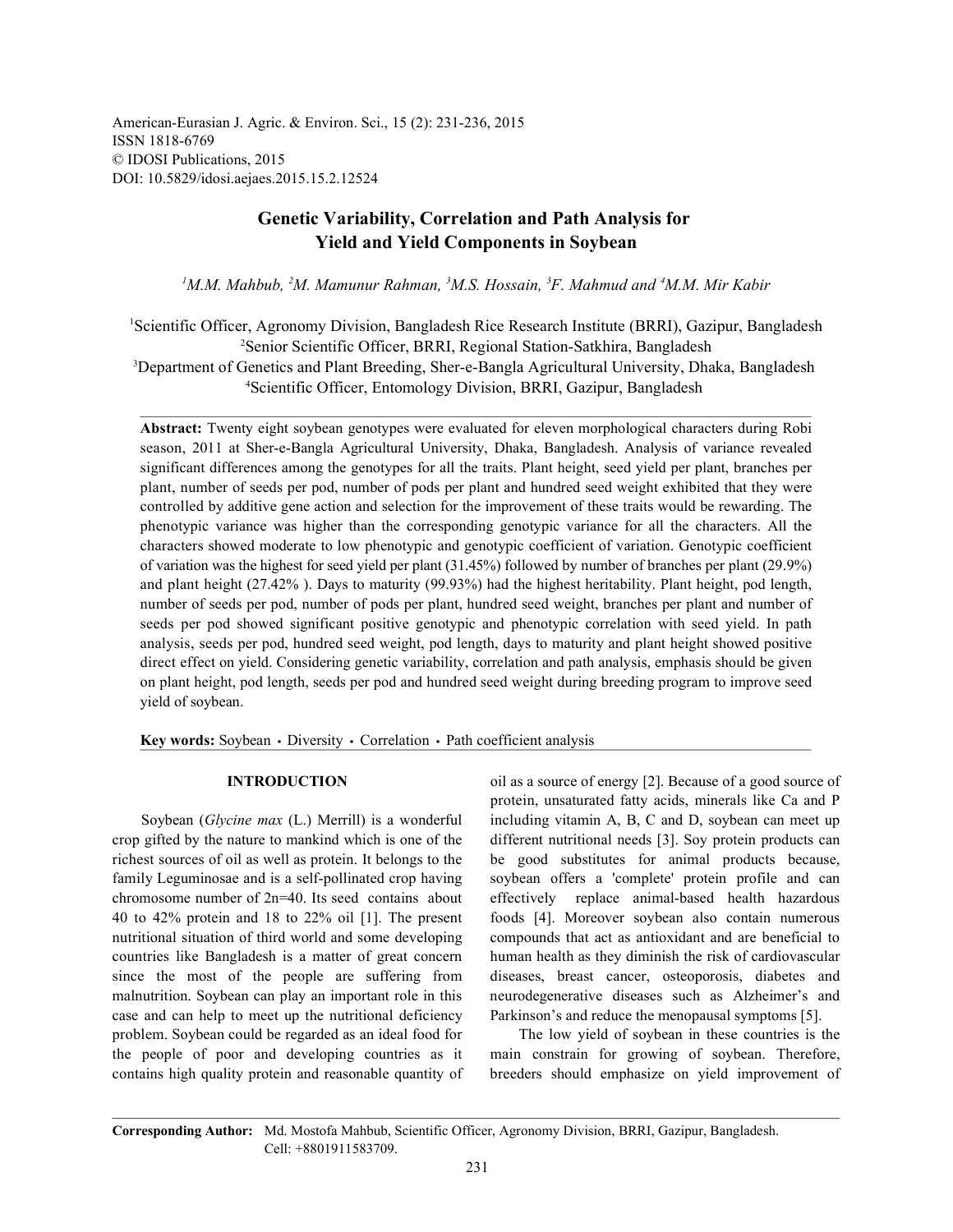soybean. In order to increase yield, genetic variability is the prerequisites since it is the source of variation and raw material for yield improvement work [6]. Assessment of genetic variability is also needed for efficient parent selection in breeding program [7], long term selection gain and exploitation of heterosis [6]. Furthermore, characters associated with yield are to be determined by correlation and path coefficient analysis to assist selection in yield improvement work.

Though correlation analysis indicates the association pattern of component traits with yield, they also represent the overall influence of a particular trait on yield rather than providing cause and effect relationship. The path coefficient analysis technique facilitates the partitioning of genotypic correlation into direct and indirect contribution of various characters on yield [6-9]. Such information would be of great value in enabling the breeder to specifically identify the important component traits of yield and utilize the genetic stock for improvement in a planned way.

Mention the objectives of the present study ??

## **MATERIALS AND METHODS**

The study was conducted to assess the genetic diversity, correlation and path coefficient analysis among twenty eight soybean genotypes (Table 1). The experiment was carried out during December, 2011 to April, 2012 at the field of Sher-e-Bangla Agricultural University, located at  $23^{\circ}$  77' N latitude,  $90^{\circ}$  33' E longitude at an altitude of 8.6 m above sea level in Dhaka, Bangladesh. Experimental material consisting of twenty eight genotypes were sown in a randomized complete block design with three replications; each plot consisted of a single row of 3 m long with row to row distance of 50 cm maintaining 10 plants per meter. Sowing was done with the help of a hand drill. Ten random plants were used to take the data on days to first flowering, days to 50% flowering, days to maturity, plant height, number of branches per plant, number of pods per plant, pod length, number of seeds per pod, seeds per plant, hundred seed weight and seed yield per plant from each plot of each replication. All cultural operations were carried out following standard procedures as described by Mondal *et al.* [10].

The data were analyzed by MSTAT program for ANOVA. Phenotypic variances, genotypic variances and error variances were estimated following Johnson *et al*., [11]. Genotypic and phenotypic coefficients of variation were estimated according to Burton [12].

| Sl. No.        | Genotypes No.     | Name                  |
|----------------|-------------------|-----------------------|
| $\mathbf{1}$   | G <sub>1</sub>    | AGS-79                |
| $\overline{c}$ | G <sub>2</sub>    | $BS-13$               |
| 3              | $G_3$             | <b>JOYAWAZA</b>       |
| $\overline{4}$ | G <sub>4</sub>    | F-85-11347            |
| 5              | $G_5$             | AGS-95                |
| 6              | $G_6$             | GC-82-332411          |
| 7              | G <sub>7</sub>    | BOAS-5                |
| 8              | $G_8$             | LG-92P-12-18          |
| 9              | G <sub>9</sub>    | <b>BS-33</b>          |
| 10             | $G_{10}$          | GC-830059             |
| 11             | $G_{11}$          | ASSET-95              |
| 12             | $G_{12}$          | <b>BARI SOYBEAN-6</b> |
| 13             | $G_{13}$          | KANH-33               |
| 14             | $G_{14}$          | $NS-1$                |
| 15             | $G_{15}$          | GMOT-17               |
| 16             | $G_{16}$          | LG-92P-1176           |
| 17             | $G_{17}$          | CHINA-1               |
| 18             | $G_{18}$          | $MTD-16$              |
| 19             | $G_{19}$          | <b>SHOHAG</b>         |
| 20             | $G_{20}$          | PK-327                |
| 21             | $G_{21}$          | <b>AUSTRALIA</b>      |
| 22             | $G_{22}$          | YESOY-4               |
| 23             | $\mathrm{G}_{23}$ | PI-4174-75            |
| 24             | $G_{24}$          | <b>MTD-452</b>        |
| 25             | $G_{25}$          | 86017-66-6            |
| 26             | $G_{26}$          | ASSET-93-19-13        |
| 27             | $G_{27}$          | <b>BARI SOYBEAN-5</b> |
| 28             | $\mathrm{G}_{28}$ | MTD-451               |

Table 1: Name of twenty eight soybean genotypes used in the present study.

Source: Bangladesh Agricultural Research Institute (BARI)

Broad sense heritability, genetic advance (GA) and genetic advance in percent of mean (GAPM) were estimated using the formula suggested by Johnson *et al*., [11] and Hanson *et al.*, [13]. Genotypic and phenotypic correlation coefficient were carried out using formula suggested by Miller *et al*., [14], Johnson *et al*., [11] and Hanson *et al.*, [13]. The correlation coefficients were further partitioned into components of direct and indirect effects by path coefficient analysis developed by Wright [15] and later described by Dewey and Lu [16].

### **RESULTS AND DISCUSSION**

**Genetic Variation:** All the morphological traits showed highly significant variations among the genotypes (Table 2). The phenotypic variance was slightly higher than the corresponding genotypic variance for all the characters and showed moderate to low phenotypic and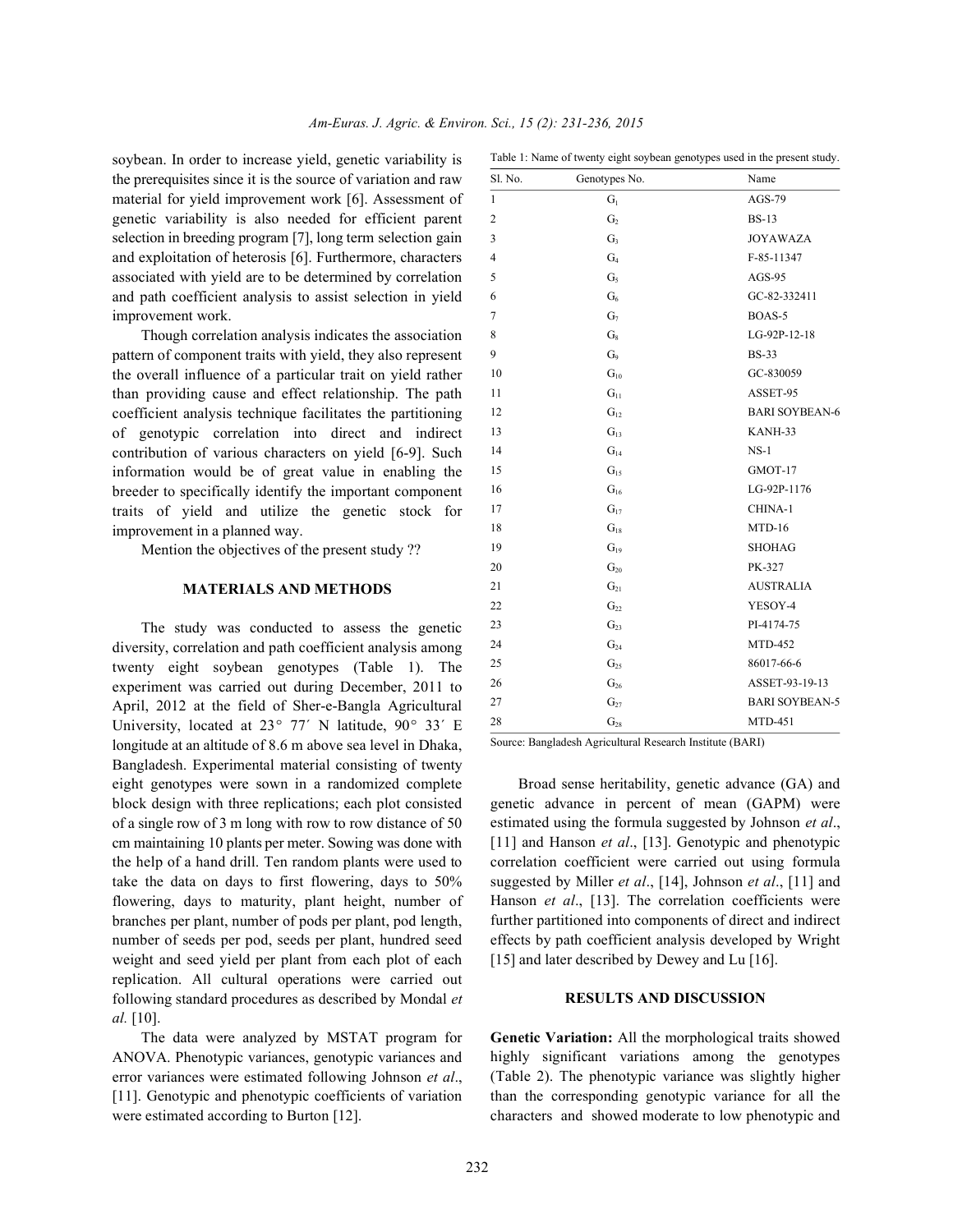genotypic variances with low environmental variance for traits showed that these traits were under the control of all the characters indicate that the expression of the genes additive gene and selection or the improvement of these controlling the characters are not markedly influenced by traits could be effective. This finding is comparable with the environmental conditions [17]. Environmental the results previously published by Khan [18] and variances were negligible for all the traits except plant Iqbal *et al.* (2003) [8]. height, number of pods per plant and seeds per pod. These three traits might be influenced in a small extent by **Correlation among the Traits:** It is evident from Table 3 the environmental factors. The expressions of other traits that the genotypic correlation coefficients were larger in are mainly due to the genetic constituents rather than values as compared to their respective phenotypic environmental influence. The differences between GCV correlation coefficient. This indicates greater contribution and PCV were very low for all characters studied, of genetic factor in the development of the association. indicating that the environmental effects in the Significant positive genotypic and phenotypic development of these parameters are very low. correlations were found between days to first flowering, Environmental coefficient of variation was also low for days to 50% flowering, days to maturity, plant height, branches per plant, number of pods per plant and number number of branches per plant and pod length. Number of of seeds per pod and very low for other traits. Heritability pods per plant showed significant positive correlations was also higher for all traits which also indicate that with plant height, branches per plant, number of seeds per genetic constituents are the main source of these traits. pod, seeds per plant and seed yield. Seed yield showed High genetic advance was found for plant height and the highest significant positive genotypic and phenotypic seed per plant. Genetic advance was moderate for days to correlation with pod length followed by number of seeds first flowering, days to 50% flowering, days to maturity per pod, number of pods per plant, hundred seed weight, and number of pods per plant and low for branches per branches per plant, plant height and number of seeds per plant, plant height, number of seeds per pod, hundred plant. Similar results were recorded by Ghodrati *et al*., [19]. seed weight and seed yield per plant. Genetic advance Such results indicated that the increase of one character (GA) in percent of mean for seed yield per plant, branches will increase in the correlated character. For example, per plant, plant height, seeds per pod, number of pods per plant height was positively and significantly plant and hundred seed weight were high showing that correlated with number of pods per plant, hence these parameters could be improved in a large extent by taller plants are more likely to produce greater plant selection improvement program. High heritability number of branches and number of pods per plant.

genotypic coefficient of variation. High phenotypic and and high genetic advance in percent of mean of these

Table 2: Estimation of genetic parameters in eleven characters of 28 genotypes in soybean

| Traits     | Range             | Mean   | MS           | CV(%) | $\sigma^2 p$ | $\sigma^2$ g | $\sigma^2$ e | $PCV\%$ | $\rm GCV\%$ |      | ECV% Heritability | GA(5%) | $GA$ (% mean) |
|------------|-------------------|--------|--------------|-------|--------------|--------------|--------------|---------|-------------|------|-------------------|--------|---------------|
| <b>DFF</b> | 51.67-76.33       | 66.15  | 395.46**     | 0.81  | 38.26        | 37.97        | 0.29         | 9.35    | 9.31        | 0.81 | 99.25             | 12.65  | 19.12         |
|            | D50%F 55.33-79.00 | 69.6   | 125.79**     | 1.34  | 37.02        | 36.15        | 0.87         | 8.74    | 8.64        | 1.34 | 97.65             | 12.24  | 17.59         |
| DM         | 105.33-132.00     | 124.29 | $4.101.14**$ | 0.15  | 50.66        | 50.62        | 0.04         | 5.73    | 5.72        | 0.15 | 99.93             | 14.65  | 11.79         |
| PH.        | 21.90-79.87       | 56.89  | 153.98**     | 3.84  | 248.03       | 243.26       | 4.77         | 27.68   | 27.42       | 3.84 | 98.08             | 31.82  | 55.93         |
| <b>BPP</b> | 1.80-5.87         | 4.12   | $40.76**$    | 8.21  | 1.63         | 1.52         | 0.11         | 31.01   | 29.9        | 8.21 | 92.98             | 2.45   | 59.4          |
| <b>NPP</b> | 24.62-59.57       | 38.83  | $48.76**$    | 6.09  | 94.46        | 88.88        | 5.58         | 25.03   | 24.28       | 6.09 | 94.09             | 18.84  | 48.52         |
| PL         | 2.53-4.19         | 3.03   | $150.46**$   | 1.69  | 0.13         | 0.13         | $\theta$     | 12.08   | 11.96       | 1.69 | 98.03             | 0.74   | 24.4          |
| <b>NSP</b> | 2.37-2.66         | 2.51   | 7.88**       | 1.8   | 0.01         | $\theta$     | $\theta$     | 3.27    | 2.73        | 1.8  | 69.63             | 0.12   | 4.69          |
| <b>SPP</b> | 60.70-158.37      | 97.55  | 66.76**      | 5.42  | 639.6        | 611.69       | 27.91        | 25.93   | 25.35       | 5.42 | 95.64             | 49.82  | 51.08         |
| <b>HSW</b> | 6.27-16.57        | 10.49  | 224.84**     | 2.48  | 5.12         | 5.05         | 0.07         | 21.56   | 21.42       | 2.48 | 98.68             | 4.6    | 43.83         |
| <b>SYP</b> | 5.73-17.40        | 10.16  | 78.98**      | 6.17  | 10.6         | 10.21        | 0.39         | 32.05   | 31.45       | 6.17 | 96.3              | 6.46   | 63.57         |

\*\* means correlation is significant at the 0.01 level.

[DFF = Days to first flowering, D50%F = Days to 50% flowering, DM = Days to maturity, PH = Plant height (cm), BPP = Branches per plant, NPP = Number of pods per plant, PL = Pod length (cm), NSP = Number of seeds per pod, SPP = Seeds per plant, HSW = Hundred seed weight (g), SYP = Seed yield per plant (g), MS = mean sum of square, CV (%) = Coefficient of variation,  $\sigma^2$  p = Phenotypic variance,  $\sigma^2$ g = Genotypic variance,  $\sigma^2$  e = Environmental variance, PCV = Phenotypic coefficient of variation, GCV = Genotypic coefficient of variation, ECV = Environmental coefficient of variation]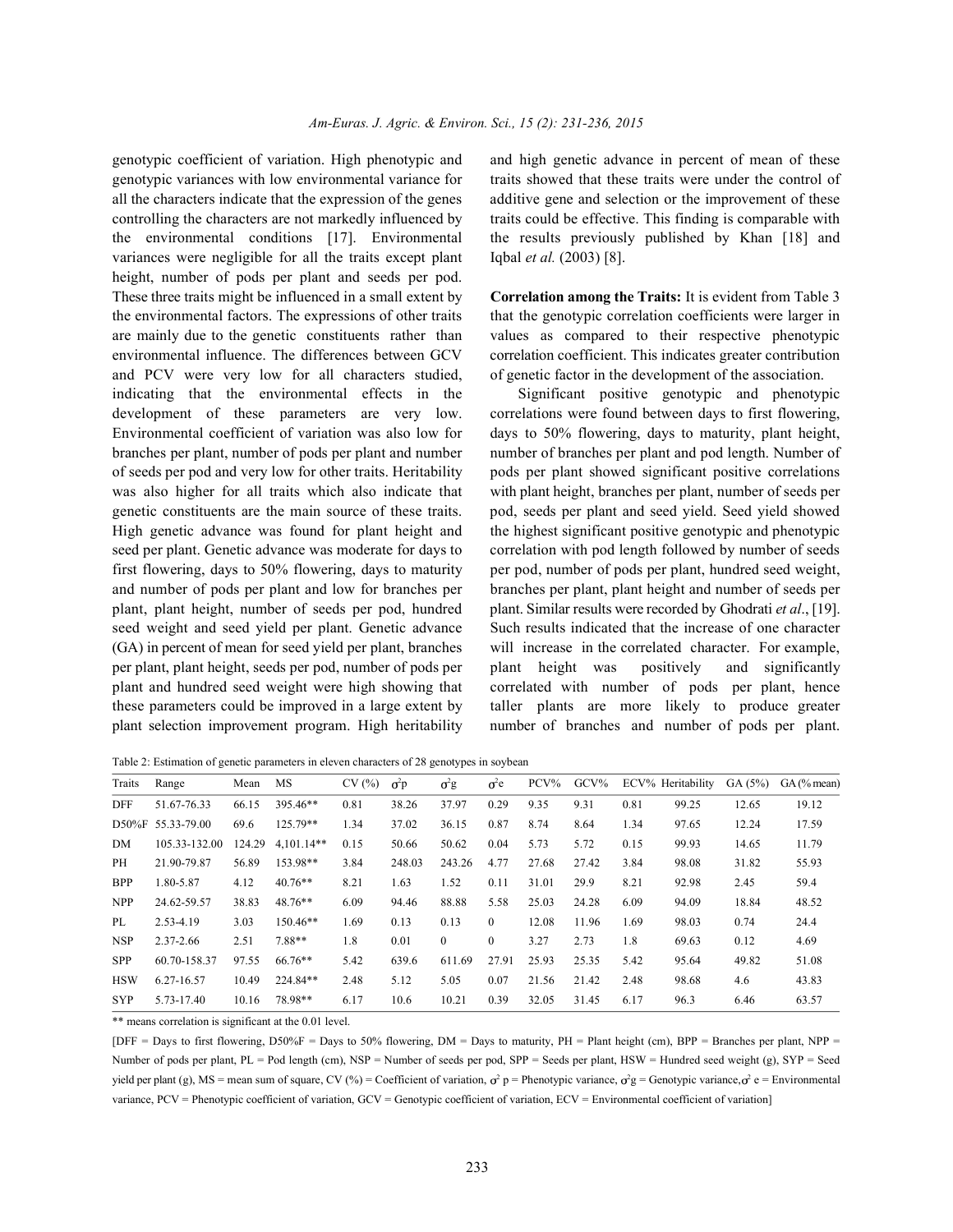Table 3: Genotypic (G) and phenotypic (P) correlation coefficient among different pairs of yield and yield contributing characters for different genotypes of soybean

|            |              | D50%F     | DM        | PH        | <b>BPP</b> | <b>NPP</b> | PL        | <b>NSP</b> | SPP       | <b>HSW</b> | <b>SYP</b> |
|------------|--------------|-----------|-----------|-----------|------------|------------|-----------|------------|-----------|------------|------------|
| <b>DFF</b> | G            | $0.999**$ | $0.917**$ | $0.464**$ | $0.527**$  | 0.185      | $0.268**$ | 0.015      | 0.206     | $-0.033$   | 0.174      |
|            | $\mathbf{P}$ | $0.985**$ | $0.913**$ | $0.460**$ | $0.509**$  | 0.003      | $0.265**$ | 0.016      | 0.202     | $-0.033$   | 0.170      |
| D50%F      | G            |           | $0.916**$ | $0.480**$ | $0.543**$  | 0.207      | $0.294**$ | 0.034      | $0.224*$  | $-0.026$   | 0.194      |
|            | P            |           | $0.905**$ | $0.467**$ | $0.518**$  | 0.200      | $0.285**$ | $-0.009$   | 0.203     | $-0.025$   | 0.186      |
| DM         | G            |           |           | $0.411**$ | $0.451**$  | 0.149      | 0.200     | $-0.042$   | 0.161     | $-0.070$   | 0.119      |
|            | P            |           |           | $0.408**$ | $0.435**$  | 0.146      | 0.198     | $-0.036$   | 0.159     | $-0.070$   | 0.117      |
| PH         | G            |           |           |           | $0.865**$  | $0.666**$  | $0.326**$ | 0.023      | $0.684**$ | $-0.284**$ | 0.389**    |
|            | $\, {\bf p}$ |           |           |           | 0.838**    | $0.640**$  | $0.326**$ | 0.017      | $0.662**$ | $-0.282**$ | $0.380**$  |
| <b>BPP</b> | G            |           |           |           |            | $0.556**$  | $0.490**$ | 0.109      | $0.585**$ | $-0.121$   | $0.413**$  |
|            | P            |           |           |           |            | $0.530**$  | $0.465**$ | 0.067      | $0.558**$ | $-0.113$   | 0.397**    |
| <b>NPP</b> | G            |           |           |           |            |            | $0.266**$ | $0.347**$  | $0.991**$ | $-0.232*$  | $0.664**$  |
|            | P            |           |           |           |            |            | $0.255**$ | $0.291**$  | $0.984**$ | $-0.226*$  | $0.662**$  |
| PL         | G            |           |           |           |            |            |           | $0.300**$  | $0.336**$ | $0.635**$  | $0.749**$  |
|            | P            |           |           |           |            |            |           | $0.256**$  | $0.325**$ | $0.626**$  | $0.727**$  |
| <b>NSP</b> | G            |           |           |           |            |            |           |            | $0.388**$ | 0.100      | $0.380**$  |
|            | P            |           |           |           |            |            |           |            | $0.340**$ | 0.078      | $0.332**$  |
| SPP        | ${\bf G}$    |           |           |           |            |            |           |            |           | $-0.165$   | $0.719**$  |
|            | P            |           |           |           |            |            |           |            |           | $-0.163$   | $0.722**$  |
| <b>HSW</b> | G            |           |           |           |            |            |           |            |           |            | $0.558**$  |
|            | P            |           |           |           |            |            |           |            |           |            | $0.551**$  |

\*\* = Significant at  $1\%$ .

\* = Significant at 5%.

[DFF = Days to first flowering, D50%F = Days to 50% flowering, DM = Days to maturity, PH = Plant height, BPP = Branches per plant, NPP = Number of pods per plant, PL = Pod length, NSP = Number of seeds per pod, SPP = Seeds per plant, HSW = Hundred seed weight, SYP = Seed yield per plant ]

|  | Table 4: Path coefficient analysis showing direct and indirect effects of different characters on yield of soybean |
|--|--------------------------------------------------------------------------------------------------------------------|
|  |                                                                                                                    |

|            | Characters Direct effect | Indirect effect |                          |                          |                          |                          |                          |                          |            |                          |                          | Pearson<br>Correlation |
|------------|--------------------------|-----------------|--------------------------|--------------------------|--------------------------|--------------------------|--------------------------|--------------------------|------------|--------------------------|--------------------------|------------------------|
|            |                          | <b>DFF</b>      | $D50\%F$                 | DΜ                       | PH                       | BPP                      | <b>NPP</b>               | PL                       | <b>NSP</b> | <b>SPP</b>               | <b>HSW</b>               | with yield             |
| <b>DFF</b> | $-0.010$                 |                 | $-0.008$                 | 0.057                    | 0.019                    | $-0.031$                 | $-0.017$                 | 0.019                    | 0.000      | 0.180                    | $-0.019$                 | 0.17                   |
| $D50\%F$   | $-0.001$                 | $-0.030$        | $\overline{\phantom{0}}$ | 0.056                    | 0.020                    | $-0.031$                 | $-0.018$                 | 0.020                    | 0.000      | 0.189                    | $-0.013$                 | 0.18                   |
| DM         | 0.062                    | $-0.028$        | $-0.008$                 | $\overline{\phantom{0}}$ | 0.017                    | $-0.026$                 | $-0.014$                 | 0.014                    | 0.000      | 0.135                    | $-0.045$                 | 0.11                   |
| PH         | 0.043                    | $-0.014$        | $-0.004$                 | 0.025                    | $\overline{\phantom{a}}$ | $-0.051$                 | $-0.058$                 | 0.023                    | 0.000      | 0.595                    | $-0.179$                 | $0.37**$               |
| <b>BPP</b> | $-0.031$                 | $-0.015$        | $-0.004$                 | 0.027                    | 0.036                    | $\overline{\phantom{0}}$ | $-0.049$                 | 0.033                    | $-0.001$   | 0.496                    | $-0.070$                 | $0.39**$               |
| <b>NPP</b> | $-0.040$                 | $-0.006$        | $-0.002$                 | 0.009                    | 0.027                    | $-0.033$                 | $\overline{\phantom{0}}$ | 0.018                    | $-0.002$   | 0.883                    | $-0.141$                 | $0.66**$               |
| PL         | 0.072                    | $-0.008$        | $-0.002$                 | 0.012                    | 0.014                    | $-0.028$                 | $-0.023$                 | $\overline{\phantom{0}}$ | $-0.002$   | 0.288                    | 0.397                    | $0.72**$               |
| <b>NSP</b> | $-0.004$                 | $-0.001$        | 0.000                    | $-0.002$                 | 0.000                    | $-0.004$                 | $-0.027$                 | 0.018                    |            | 0.306                    | 0.045                    | $0.33**$               |
| <b>SPP</b> | 1.200                    | $-0.006$        | $-0.002$                 | 0.009                    | 0.028                    | $-0.034$                 | $-0.091$                 | 0.023                    | $-0.003$   | $\overline{\phantom{a}}$ | $-0.102$                 | $0.72**$               |
| <b>HSW</b> | 0.739                    | 0.001           | 0.000                    | $-0.004$                 | $-0.012$                 | 0.007                    | 0.020                    | 0.045                    | $-0.001$   | $-0.144$                 | $\overline{\phantom{a}}$ | $0.55**$               |

Residual effect: 0.395

\*\* indicates significant at 1% and \* indicates significant at 5% level of probability.

[DFF = Days to first flowering, D50%F = Days to 50% flowering, DM = Days to maturity, PH = Plant height, BPP = Branches per plant, NPP = Number of pods per plant, PL = Pod length, NSP = Number of seeds per pod, SPP = Seeds per plant, HSW = Hundred seed weight, SYP = Seed yield per plant]

Chand [20] and Rajanna *et al*., [21] reported similar strength of their correlation. On the other side, hundred results and showed positive and significant correlations seed weight showed significant negative genotypic and of plant height with number of pods and number of phenotypic correlation with plant height and number of branches. Therefore, to improve yield of soybean, pods per plant. It means that increase of plant height and emphasis should be given on the correlated traits (pod number of pods per plant decreased the seed weight. length, number of seeds per pod, number of pods per Khanghah and Sohani [22], Rajanna *et al*., [21], Singh and plant, hundred seed weight, branches per plant, plant Yadava [23] and Arshed *et al*., [24] also reported similar height and number of seeds per plant) based on the findings for different parameters in soybean.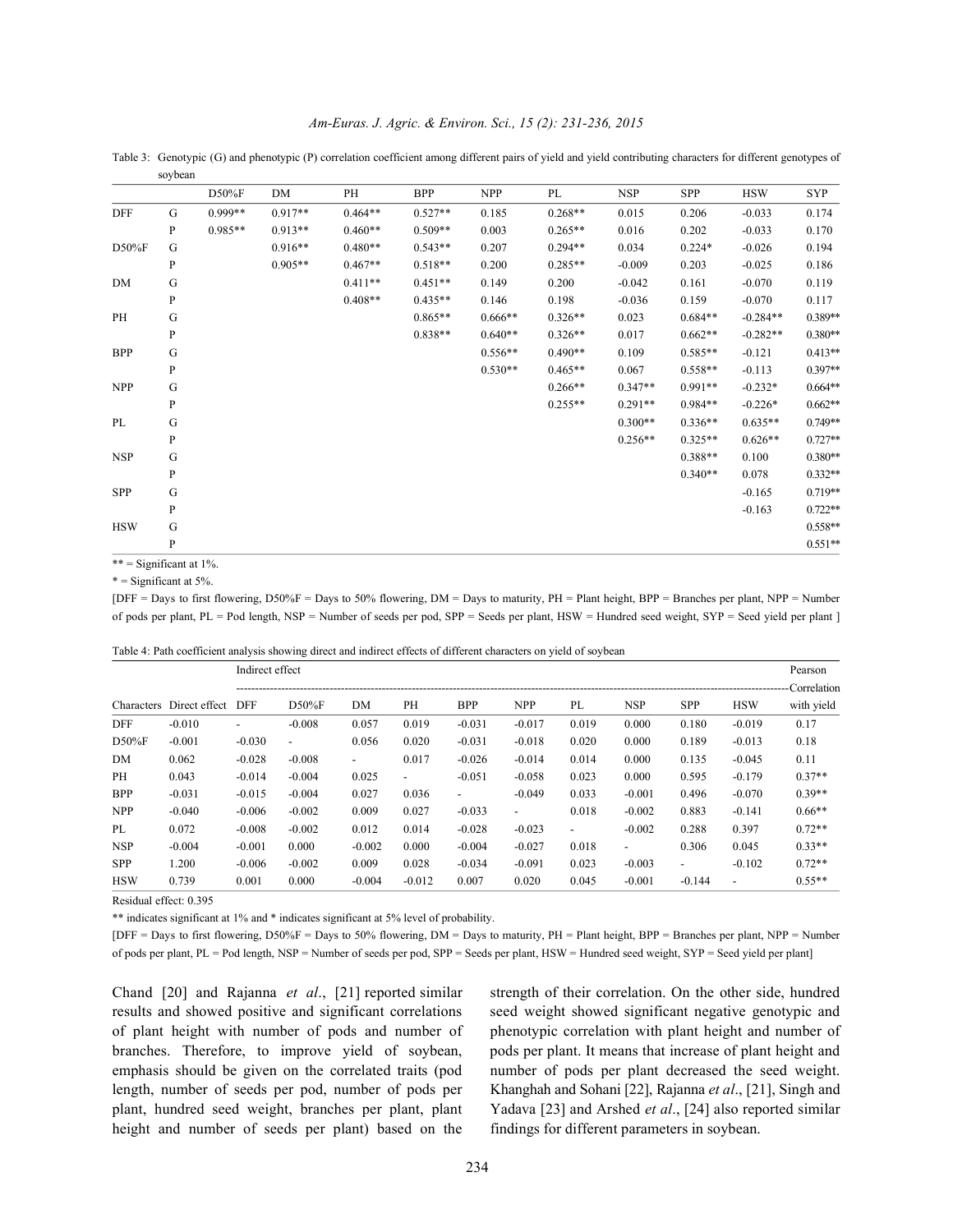**Path Analysis of the Traits:** The data presented in 3. Rahman, L., 1982. Cultivation of Soybean and Its Table 4 showed that seeds per pod had the maximum positive direct effect on yield (1.20) followed by hundred seed weight (0.739), pod length (0.072), days to maturity (0.062) and plant height (0.043). Similar results were reported by Malek *et al*., [25]. Number of pods per plant showed the highest negative direct effect on yield (-0.040) followed by branches per plant (-0.031), days to first flowering (-0.010), number of seeds per pod (-0.004) and days to 50% flowering (-0.001).

Branches per plant, number of pods per plant and number of seeds per pod had negative direct effect but significant positive correlation with yield. Though number of branches per plant, number of pods per plant and number of seeds per pod showed highly significant positive correlation with seed yield, but they showed negative direct effect on yield. Number of seeds per pod showed very little negative direct effect on yield but showed positive indirect effect on days to 50% flowering, plant height, pod length, seeds per pod and hundred seed weight along with highly significant positive correlation with seed yield. Therefore, this trait could consider for yield improvement.

### **CONCLUSIONS**

All the morphological traits showed highly significant variations among the genotypes and the variations could be used in plant improvement program. Seed yield per plant, branches per plant, plant height, seeds per pod, number of pods per plant and hundred seed weight were controlled by additive gene action and selection for the improvement of these traits could be effective. Furthermore, among studied traits, four traits viz, plant height, pod length, seeds per pod and hundred seed weight showed highly positive correlation and positive direct effect on seed yield. Therefore, emphasis should be given on these traits during selection in breeding program in order to increase seed yield.

# **REFERENCES**

- 1. Antalina, 1999. Recent research and industrial achievement for soybean in Japan. Proceeding of RIELT-JIRCAS. Workshop on Soy Research, Sep. 28, 2000.
- 2. Khaleque, M.A., 1985. A guide Book on Production of Oil crops in Bangladesh, DAE, Ministry of Agric. Govt. of Bangladesh and FAO/UNDP Project, Strengthening the Agricultural Extension Service, Khamarbari, Dhaka, pp: 101-110.
- Uses. The City Press, Dhaka, pp: 5-7.
- 4. Henkel, J., 2000. Soy: Health Claims for Soy Protein, Question About Other Components. FDA Consumer (Food and Drug Administration). 34(3): 18-20.
- 5. Kumar, A.V., S. Kumar, K. Lal, M. Jolly and A. Sachdev, 2014. Influence of gamma rays and ethyl methane sulphonate (EMS) on the levels of phytic acid, raffinose family oligosaccharides and antioxidants in soybean seeds of different genotypes. Journal of Plant Biochemistry and Biotechnology Vol number ?.: 1-6.
- 6. Rahman, M.M., M.K. Bashar and M.G. Rasul, 2012. Molecular Characterization and Genetic Variation in Rice. LAP Lambert Academic Publishing GmbH and Co. KG, Saarbrucken, Germany, pp: 1-45.
- 7. Rahman, M.M., M.G. Rasul, M.K. Bashar, M.A. Syed and M.R. Islam, 2011. Parent selection for transplanted Aman rice breeding by morphological, physiological and molecular diversity analysis. Libyan Agriculture Research Center Journal International, 2(1): 29-35.
- 8. Iqbal, S., T. Mahmood, Tahira, M. Ali, M. Anwar and M. Sarwar, 2003. Path-coefficient analysis in different genotypes of soybean [*Glycine max* (L) Merrill]. Pakistan Journal of Biological Science, 6(12): 1085-1087.
- 9. Akhter, M. and C.H. Sneller, 1996. Yield and yield components of early maturing soybean genotypes in the mid-south. Crop Sci., 36: 877-882.
- 10. Mondal, M.R.I. and M.A. Wahhab, 2001. Production technology of oil crops. Oil seed research centre. Bangladesh Agricultural Research Institute, pp: 57-67.
- 11. Johnson, H.W., H.F. Robinson and R.E. Comstock, 1955. Estimation of genetic and environmental variability in soybean. Agron. J., 47(7): 314-317.
- 12. Burton, G.W., 1952. Quantitative interaction in grasses. In: *Proc.* 6th International Grassland Congress, 1(2): 77-283.
- 13. Hanson, C.H., H.F. Robinson and R.E. Comstock, 1956. Biometric studies of yield segregating population in Korean lespedeza. Agron. J., 48: 268-272.
- 14. Millar, P.A., J.C. Williams, H.F. Robinson and R.E. Comstock, 1958. Estimates of genotypic and environmental variance and covariance and their implication in selection. Agron. J., 50: 126-131.
- 15. Wright, S., 1934. The method of path coefficients. The Annals of Mathematical Statistics, 5(3): 161-215.